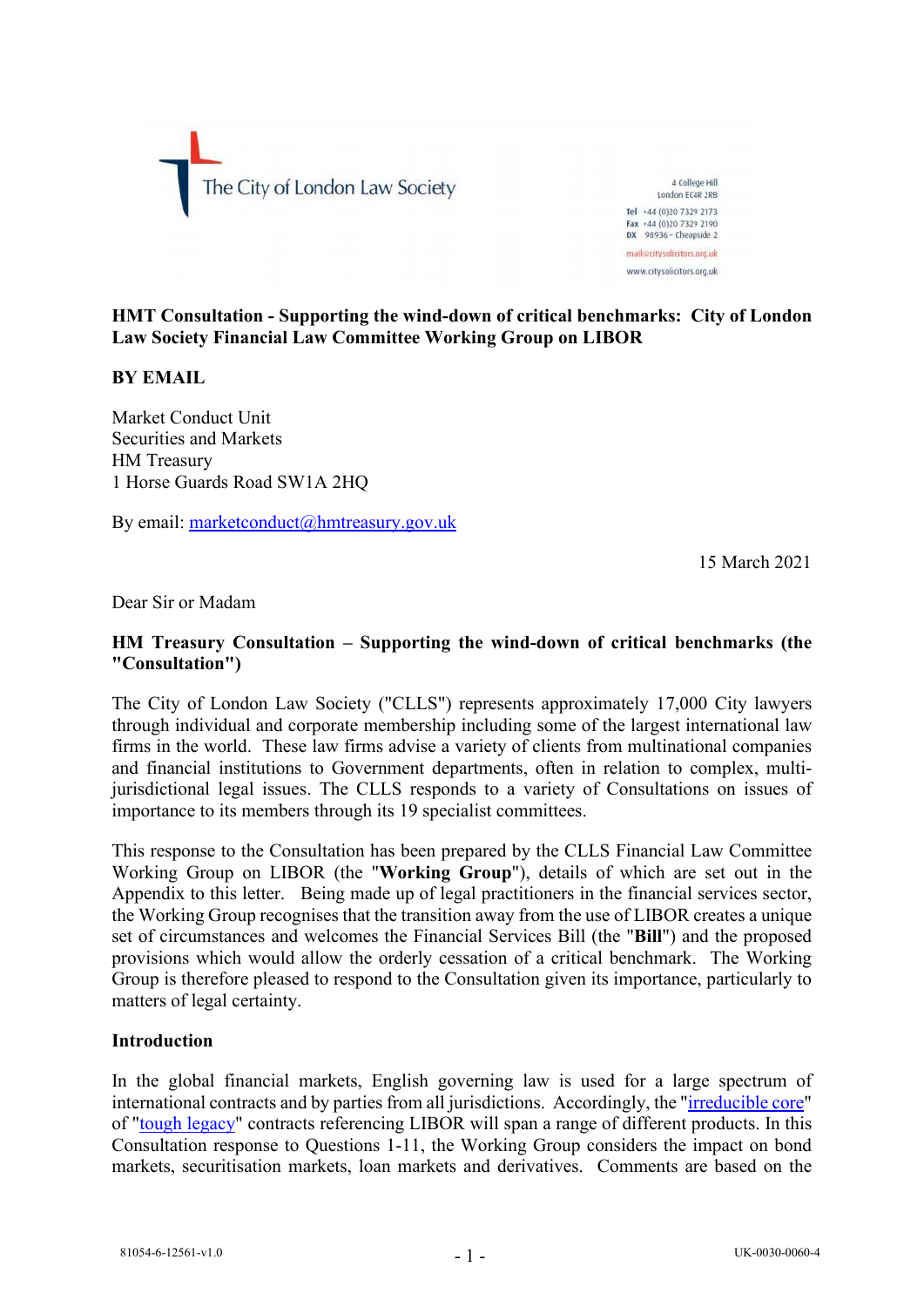experience and insight of members of the Working Group gained from transaction work, both in the United Kingdom and in other jurisdictions and from participation in industry bodies.

Although not covered specifically in the Consultation, three general considerations will be relevant when assessing Article 23A - Article 23D powers:

- the Consultation focuses on the Bill and its underlying powers and on contracts governed by English law. These must be viewed in the broader context of international legislative solutions to the cessation of LIBOR benchmarks – notably, legislative proposals in the United States and Regulation (EU) 2021/168 of 10 February 2021 in the EU. It will be important to consider comparative scope, contractual continuity, safe harbour and consequential change provisions in other legislation. In particular, there is a risk of possible differing outcomes and different safe harbour protections afforded to a party under different "remedial" legislation and powers – such as where a party (whether UK or non-UK and whether or not a supervised entity) has two comparable contracts referencing USD LIBOR, but with one governed by English law and one governed by New York law;
- in this Consultation response we refer to the modified reference rate following exercise of Article 23D powers under the Bill as being "synthetic LIBOR". Significant steps were taken by the FCA on 5 March 2021 with the [announcement](https://www.fca.org.uk/publication/documents/future-cessation-loss-representativeness-libor-benchmarks.pdf) on future cessation and loss of representativeness of the LIBOR benchmarks and accompanying FCA statements on the exercise of policy under Articles [23A](https://www.fca.org.uk/publication/policy/statement-policy-benchmarks-article-23a-bmr.pdf) and [23D,](https://www.fca.org.uk/publication/policy/statement-policy-fca-powers-article-23d-bmr.pdf) but there is still a lack of clarity around the exact form which "synthetic LIBOR" might take and for which currencies. The nature of the final form of "synthetic LIBOR" for any currency and how and where it is published might have a bearing on the responses to some of the questions in the Consultation – ranging from contractual continuity through to safe harbours and necessary consequential technical amendments; and
- for UK supervised entities subject to the prohibition on "use" of synthetic LIBOR, the significance of the safe harbour will to some extent depend ultimately on which legacy LIBOR-referencing contracts will be treated as "tough legacy" (and therefore subject to the legislative proposal to avoid an outcome deemed to be "unsuitable" - such as, a floating rate product defaulting to a fixed rate) and those which will not (because they contain fallbacks or mechanics, largely agreed in contemplation of cessation of LIBOR, which cater for transition away from LIBOR to a new reference rate following cessation of a LIBOR rate or following other regulatory announcements or steps). In the case of the transition to the euro and the legislative intervention via [Regulation \(EC\) 1103/97,](https://www.legislation.gov.uk/eur/1997/1103) determining and describing the scope of contracts referencing ECU which should be in scope was more straight-forward. Given the multitude of variants of terms in the market, resolving the scope (and definition) of what constitutes "tough legacy" for each product referencing LIBOR will not be easy. Nonetheless, we urge resolution of those determinations as soon as may be feasible, lest a "wait-and-see" approach by market participants hoping to benefit from the legal safe harbour and protections in the face of looming deadlines causes difficulties (see our response to Question 1, at paragraph 1.5). As discussed in our response, a further complicating factor with regard to "tough legacy" scope will be interdependencies between products – such as a structured transaction with, for example, cashflows from bonds, swaps and consumer mortgages. Parity of treatment for products within the same transaction with regard to ability to use "synthetic LIBOR" and to benefit for the safe harbours will also be a factor to consider.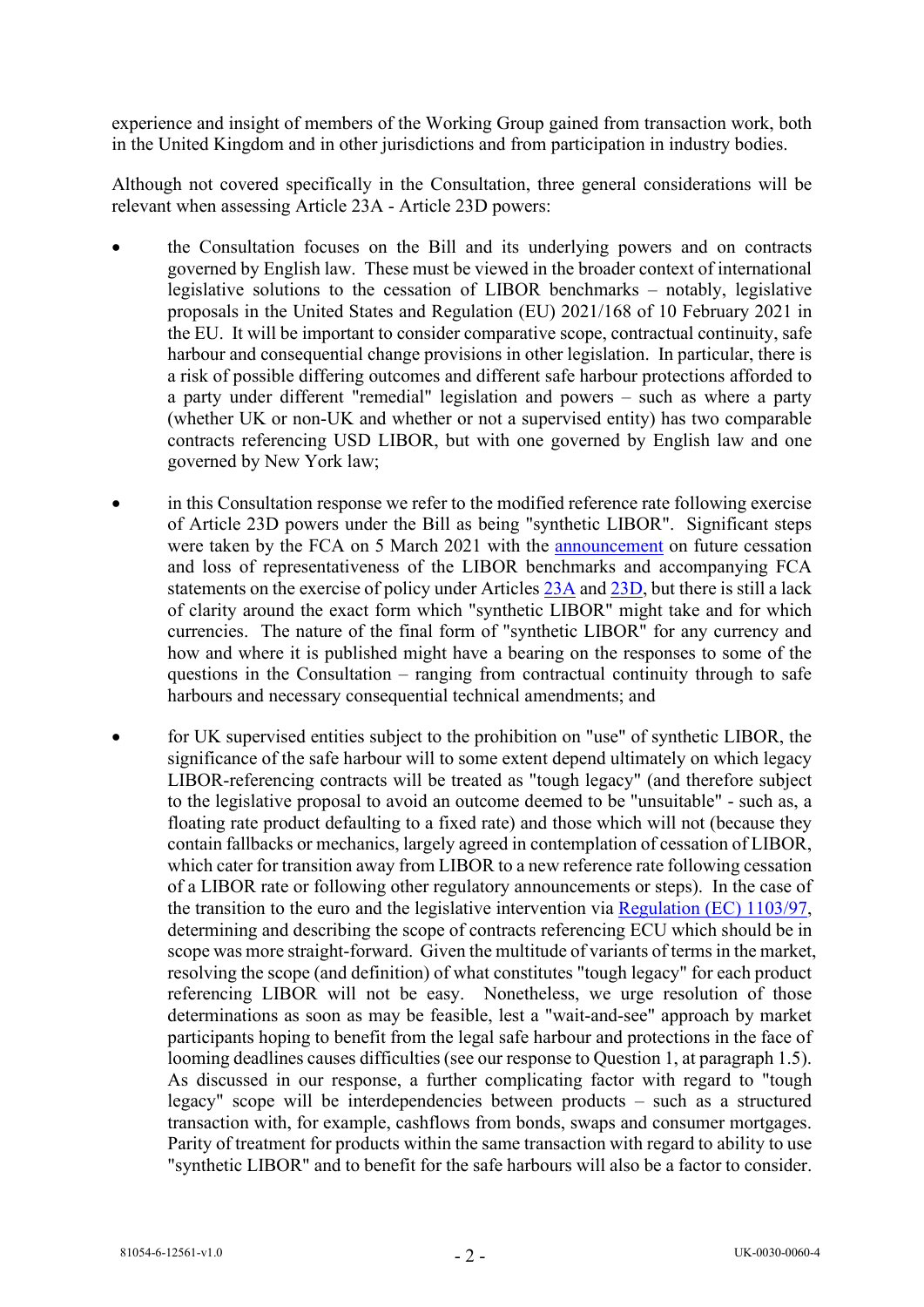#### **Responses to Consultation questions**

- **1. If a critical benchmark is designated as an Article 23A benchmark, and subject to a possible change in methodology under Article 23D, how might this create contractual uncertainty?**
- 1.1 There are three aspects to consider:
- 1.2 *Parties*: First, designation under Article 23A and its impact on "use" under the UK BMR has potential to impact different entities differently - even parties to the same contract. A prohibition on use for UK supervised entities, but where other entities may still use the benchmark (such as, non-supervised UK entities or non-UK entities) would create significant contractual uncertainty. As there is a separate question in this Consultation specifically on supervised entities, this aspect is discussed under our response to Question 9 (that is, "*Should the scope of any legal safe harbour go beyond supervised entities making 'use' of an Article 23A benchmark in specified 'financial contracts', 'financial instruments', and 'investment funds' as defined in the BMR?*").
- 1.3 *Contractual provisions*: Secondly, contractual uncertainty may arise within contracts themselves. Following a change in methodology for a benchmark pursuant to the exercise of powers by the FCA under Article 23D to create "synthetic LIBOR", the uncertainty will relate to how benchmark definitions are drafted in the contract and whether it might be possible for them to be interpreted as encompassing "synthetic LIBOR". This is discussed further in the response to question 2, below.
- 1.4 *Payment mis-matches or basis risk within transaction structures:* Any mis-match between treatment of different products risks creating economic imbalances and further uncertainty. A prime example is a securitisation structure, with mis-matches potentially arising in relation to cashflows either relating to underlying assets (which may include assets which are themselves "tough legacy") or from related swaps. It is also important to note that not all derivatives which reference LIBOR will be subject to the IBOR Fallbacks Protocol or incorporate the IBOR Fallbacks Supplement. There may therefore be some "tough legacy" derivatives transactions which have not been able to transition and convert to the stronger and more liquid adjusted risk-free rates ahead of cessation or "no longer representative" deadlines. A complicating factor is that derivatives are used to hedge exposures within the bond, securitisation and loan markets (as illustrated in the summary table on page 8 of the May 2020 Working Group on Sterling Risk-Free Reference Rates [Paper on the identification of Tough Legacy](https://www.bankofengland.co.uk/-/media/boe/files/markets/benchmarks/paper-on-the-identification-of-tough-legacy-issues.pdfhttps:/www.bankofengland.co.uk/-/media/boe/files/markets/benchmarks/paper-on-the-identification-of-tough-legacy-issues.pdf)  [issues\)](https://www.bankofengland.co.uk/-/media/boe/files/markets/benchmarks/paper-on-the-identification-of-tough-legacy-issues.pdfhttps:/www.bankofengland.co.uk/-/media/boe/files/markets/benchmarks/paper-on-the-identification-of-tough-legacy-issues.pdf).
- 1.5 There will be on-ongoing uncertainties whilst the scope of Article 23A-Article 23D is unclear. Notwithstanding the proposed Bill provisions and Consultations about "synthetic LIBOR" for tough legacy transactions, regulators are encouraging market participants to switch away from LIBOR where possible. Using the example of bonds, transition of "tough legacy" bonds outside the scope of legislation is likely to require a consent solicitation, where a majority of investors (usually 75%) vote to adopt an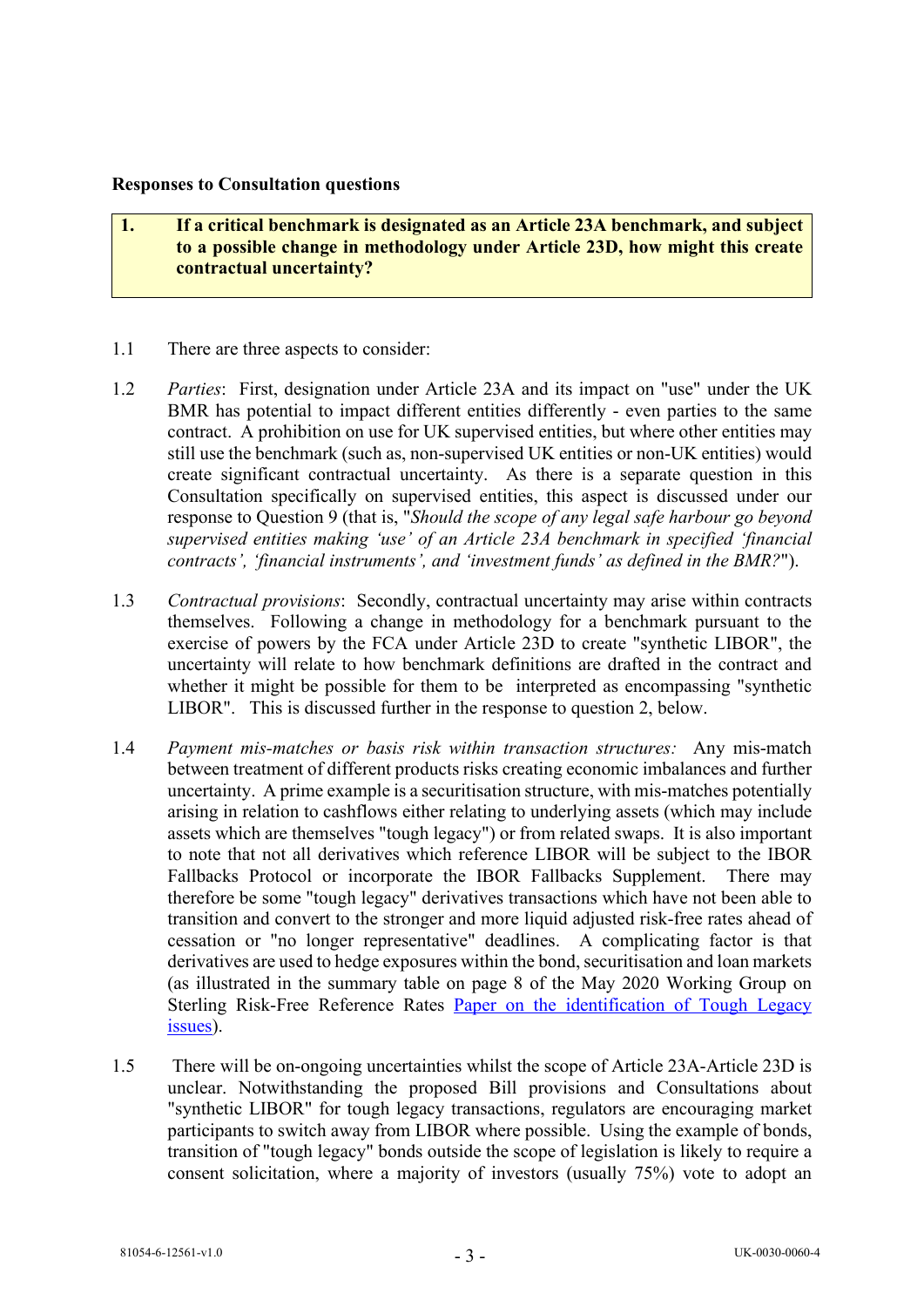alternative rate instead of the interest rate provided in the bond. From an issuer perspective, consent solicitations can be time-consuming and costly, and with no guarantee of success: given intermediated custodial chains, investors cannot necessarily be identified, let alone compelled to vote and indeed would tend only to do so when there is a clear interest (or benefit) in doing so. Whilst there is uncertainty about the scope of the Bill provisions and replacement rates, issuers might delay decisions about consent solicitations to avoid such costs (especially, if investors might withhold consent pending clarification on scope of Bill powers). It may then become difficult to achieve a consent solicitation process within the limited time until cessation of a rate on 31 December 2021. For example, the ICMSA 26 February 2021 IBOR recommendations paper suggests that, proposals to transition bonds referencing any benchmark which might cease by year-end 2021, should ideally be communicated to the noteholders no later than the end of July 2021 to allow sufficient time. An added concern with such tight deadlines and a 31 December 2021 cut-off might be whether investors, many of whom may not be regulated entities and who may be located in jurisdictions outside the UK, seek to leverage the tight deadline to exert pressure on an issuer.

- **2. Subject to responses to the previous question, would this contractual uncertainty lead to causes of action, potential liabilities or grounds for litigation, between parties to contracts, or between other parties? If yes, please specify:** 
	- **the nature of the causes of action, liabilities or grounds for litigation that could arise**
	- **how likely they would be, the circumstances and the likely timing in which these could arise**
	- **possible impacts (quantitative and qualitive) on contractual parties and the wider market**
- 2.1 Yes. Contractual uncertainty coupled with economic disparity may lead to potential liabilities or potential grounds for litigation. The very nature of financial contracts means that the interests of parties (such as, issuers, investors, borrowers, lenders, swap counterparties) may not be fully aligned - especially when it comes to the crucial question of the level of interest paid and received. Moreover, looking at the broader context, other ancillary parties such as trustees and agents may be subject to litigation (or seek clarification from courts or regulators to try to avoid liability).
- <span id="page-3-0"></span>2.2 The issue can be summarised as follows:
	- (a) Many contracts may contain prescriptive definitions of LIBOR that refer to its current methodology; such definitions will need to be assessed individually to determine whether a modified "synthetic LIBOR" rate will satisfy the express terms. Arguments may then arise as to whether a "fallback" rate or alternative mechanism for determining a fallback rate - typically catered for in financial contracts, lest the chosen reference rate be unavailable on a particular day should apply instead. Fallbacks typically also include an "ultimate" fallback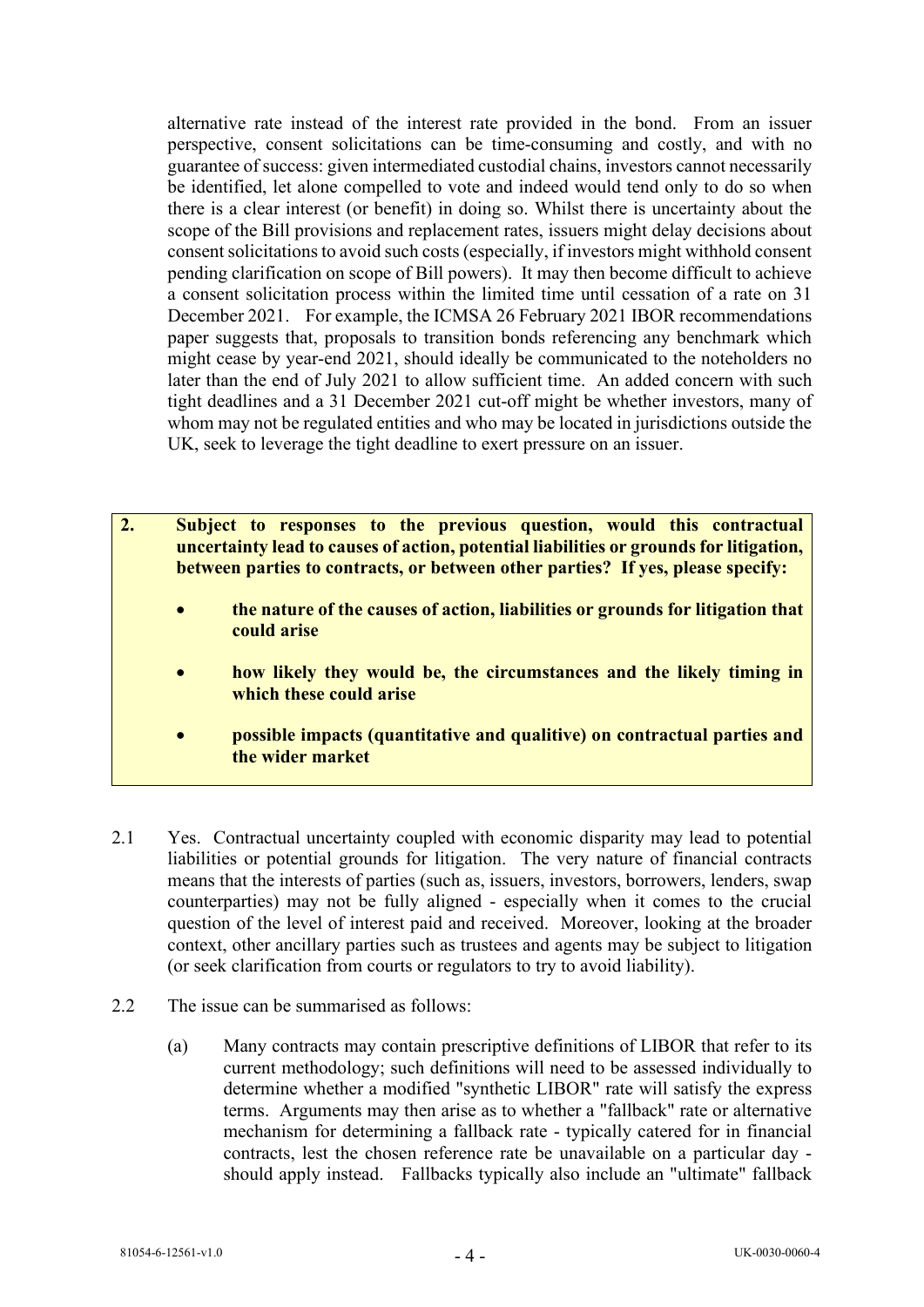agreed by parties, such as, "cost of funds" in the case of an LMA loan or "the rate for the previous interest period" in the case of a bond. At the point of execution of such legacy contracts, such fallbacks may have been included to serve principally as "temporary" fallbacks - that is, to cover a temporary glitch in availability of, say, a screen rate at a particular time or on a particular day they are rarely specified as such and their express terms allow for broader application. This is particularly the case for contracts prior to 2017 and for some contracts and bonds entered into after July 2017, as the market awaited further guidance regarding potential cessation of LIBOR and the uncertainties as to whether LIBOR in some form might continue after 2021.

- (b) Even where a "synthetic LIBOR" rate will satisfy the express terms of the contract, certain parties may assert that the economic substance of the synthetic rate is different: using it would not give effect to the substance of the bargain agreed between the parties. Certain parties who are economically disadvantaged (or with other agendas – vexatious or otherwise) may seek to argue that any deviation from contractual terms represents a breach or argue that the contract has been frustrated. The situation may be exacerbated by the fact that neither "synthetic LIBOR" nor any other substitute for LIBOR will have exactly the same economic characteristics as LIBOR, particularly in volatile markets. For example, part of the initial market inertia against the move away from LIBOR, despite its difficulties, was its credit risk component. This dynamic will not be fully replicated for a "synthetic LIBOR" rate based on the RFR, even allowing for a credit adjustment spread. Accordingly, there will, inevitably, be "winners" and "losers" with any substitute rate, and so, the potential for disputes from those who "lose".
- 2.3 It is not possible to gauge either likelihood of actions or timing. However, it is clear that the threat of litigation, even for claims which ultimately have no legal merit, risks parties having to incur expense in dealing with these claims as well as potential market disruption arising from delays in due performance under products whilst the litigation is resolved. A safe-harbour from litigation clearly reduces the incentive for unmeritorious claims to be litigated. We would also suggest that careful consideration should be given to the breadth of the safe-harbour, such as, addressing not only claims arising directly from contractual provisions and in the context of legislative contractual continuity but, also, with regard to potential tortious claims or even claims which might be brought in the context of those products which have already actively transitioned. This might avoid parties worrying that they might be unduly prejudiced and lose legislative protections by acting in accordance with requests and encouragement from regulators.
- 2.4 The question of interpretation of contracts and the potential uncertainties if benchmark methodology is changed has been considered previously in the context of potential changes to LIBOR.

### **3. Do you consider that a legal safe harbour is necessary in order to mitigate the impacts you have identified in response to the questions above?**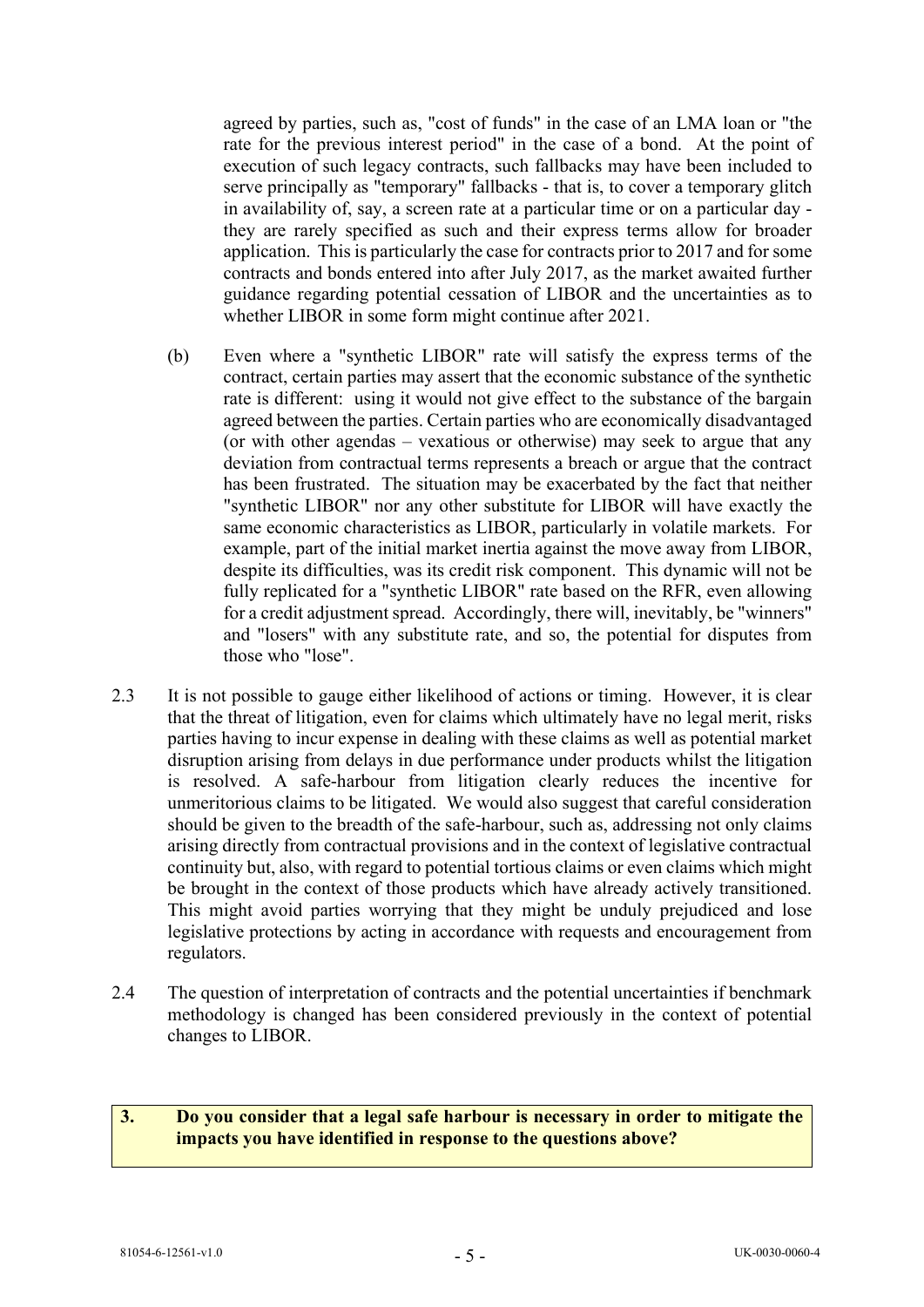- 3.1 We consider that a legal safe harbour is necessary. Moreover, as described in the response to Question 4, it is important that the safe harbour covers both of the limbs described in item 1.8 in the Consultation – namely:
	- Limb 1: legal certainty that references to a critical benchmark in certain legacy contracts should continue to be read as such following its designation as an Article 23A benchmark and any changes made to its methodology under Article 23D; and
	- Limb 2: neither the designation of a critical benchmark as an Article 23A benchmark nor any change to the methodology under Article 23D would in itself be a basis for either a cause of action, liability or grounds for litigation between parties to contracts (or parties to contracts ancillary / collateral to a relevant contract).
- 3.2 Without Limb 1 of the safe harbour (legal certainty as to interpretation), there is a risk of market disruption due to litigation, with ensuing delays and market stagnation. Faced with uncertainties and possible litigation risk (as described in our response to Question 2), a party may adopt the interpretation and course of action which it assesses as carrying the lowest chance of being sued (whether for valid or vexatious reasons). Taking a bond issuer or securitisation special purpose vehicle ("**spv**") as an example, without the legal certainty of Limb 1, the more cautious approach for a bond issuer or the directors of a securitisation spv might be to interpret the contract narrowly in order to avoid transitioning to "synthetic LIBOR" and instead to rely on whatever fallbacks might exist within bond terms and conditions where LIBOR is unavailable. In many cases, this is likely to result in, effectively, a fixed rate bond (since the "ultimate" fallback is likely be to the rate at the last available for the previous interest period LIBOR fixing). Furthermore, in the case of a loan, if parties cannot be comfortable that the existing drafting allows them to reference "synthetic LIBOR" the resultant fallback to "cost of funds" methodology might be viewed as an unwelcome consequence.
- 3.3 With regard to Limb 2 (that is, legal protections), if a party (for example, a bank acting as a lender which is a UK supervised entity) is prevented under Article 23B from using LIBOR and relies on the transition of the tough legacy contract to use Article 23D "synthetic LIBOR", there is also an argument that it seems appropriate for them to be protected against litigation from counterparties for so acting. A broad safe harbour will protect them from such claims.
- 3.4 Having said that, there is a risk of Limb 1 being too blunt a tool to use for every situation and there will be a difficult balance to consider both for different contracts and different products. Please also see our comments in the response to Question 4 and Question 11 below.

# **4. If you consider that there is a material need for a legal safe harbour to be introduced:**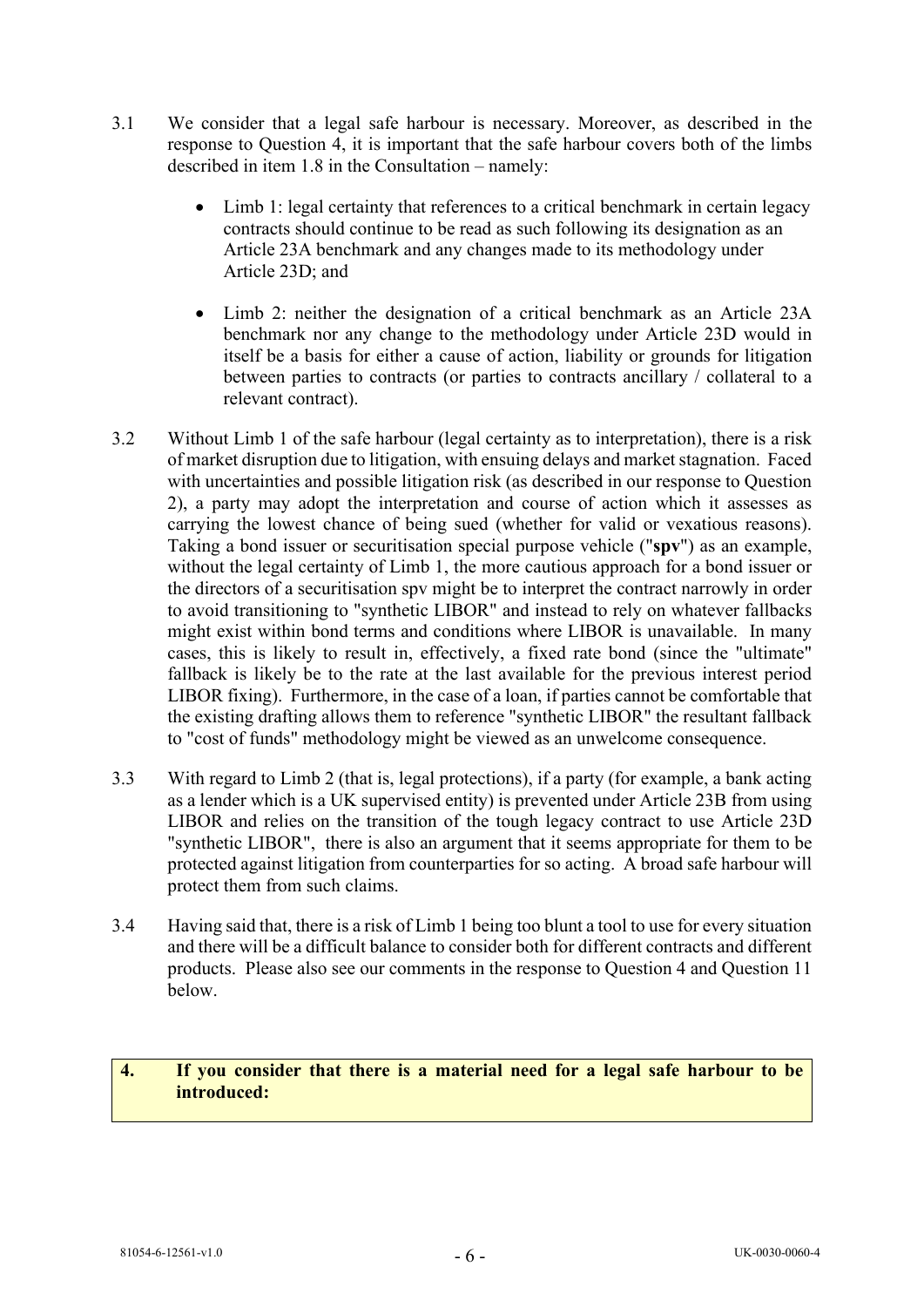**Should any legal safe harbour contain the features highlighted by HM Treasury's stakeholder feedback (as set out in Chapter 1)? Please set out your reasoning, with reference to the Financial Services Bill provisions.**

- 4.1 We support the concepts suggested in Chapter 1 of the [Consultation](https://assets.publishing.service.gov.uk/government/uploads/system/uploads/attachment_data/file/961317/HMT_Safe_harbour_Consultation.pdf) that is, a legal safe harbour as described under paragraph 1.7, with the aim of reducing the risk of contractual uncertainty and disputes and the ensuing delays, costs and resulting impact on parties and on markets.
- 4.2 We agree that a safe harbour should also address features listed in paragraphs 1.8 and 1.9 of the Consultation. Clarification that a contract has not been (or deemed not to be) amended, modified or novated by the exercise of the FCA's power would be useful (not least of all in respect of regulatory obligations with regard to capital products that may otherwise be triggered by a material amendment of a contract) and that, in circumstances where a change of this nature to an interest rate would otherwise have required approval or consent (whether from a Trustee, or assignee or other party), such amendment shall be deemed to have been approved or consent deemed to have been obtained.
- 4.3 In terms of drafting for any legal safe harbour, as mentioned in our response to Question 3, in our view "Limb 1" (that is, legal certainty that references to a critical benchmark in certain legacy contracts should continue to be read as such following its designation as an Article 23A benchmark and any changes made to its methodology under Article 23D) is important. We do, however, have a caveat as to scope: it is important that the operation of the "Limb 1" legal safe harbour should not override other contractual contingencies which have been agreed under mechanisms provided by those contracts in contemplation of cessation of LIBOR – for example, parties who have implemented "replacement of screen rate" clauses or "rate switch" mechanisms which may be found in loan agreements in accordance with the LMA's recommended forms or exposure draft risk-free reference rate documentation (and not older legacy fallbacks such as those described in paragraph [2.2\(a\)](#page-3-0) above).
- 4.4 Whilst in some circumstances no consequential changes (or very limited changes) might be necessary to contracts to administer "synthetic LIBOR", it would be prudent to include this protective limb. This might be helpful, particularly pending agreement on the synthetic rate and also the fact that, according to the 5 March 2021 FCA announcements about cessation of LIBORs, discussions regarding USD LIBOR may not take place for some time, in 2023.

# **5. Are there any circumstances in which we should explicitly exclude the application of a legal safe harbour and, if so, why?**

5.1 There seems no reason to exclude the application of a legal safe harbour in bond or securitisation markets or for loans or derivatives.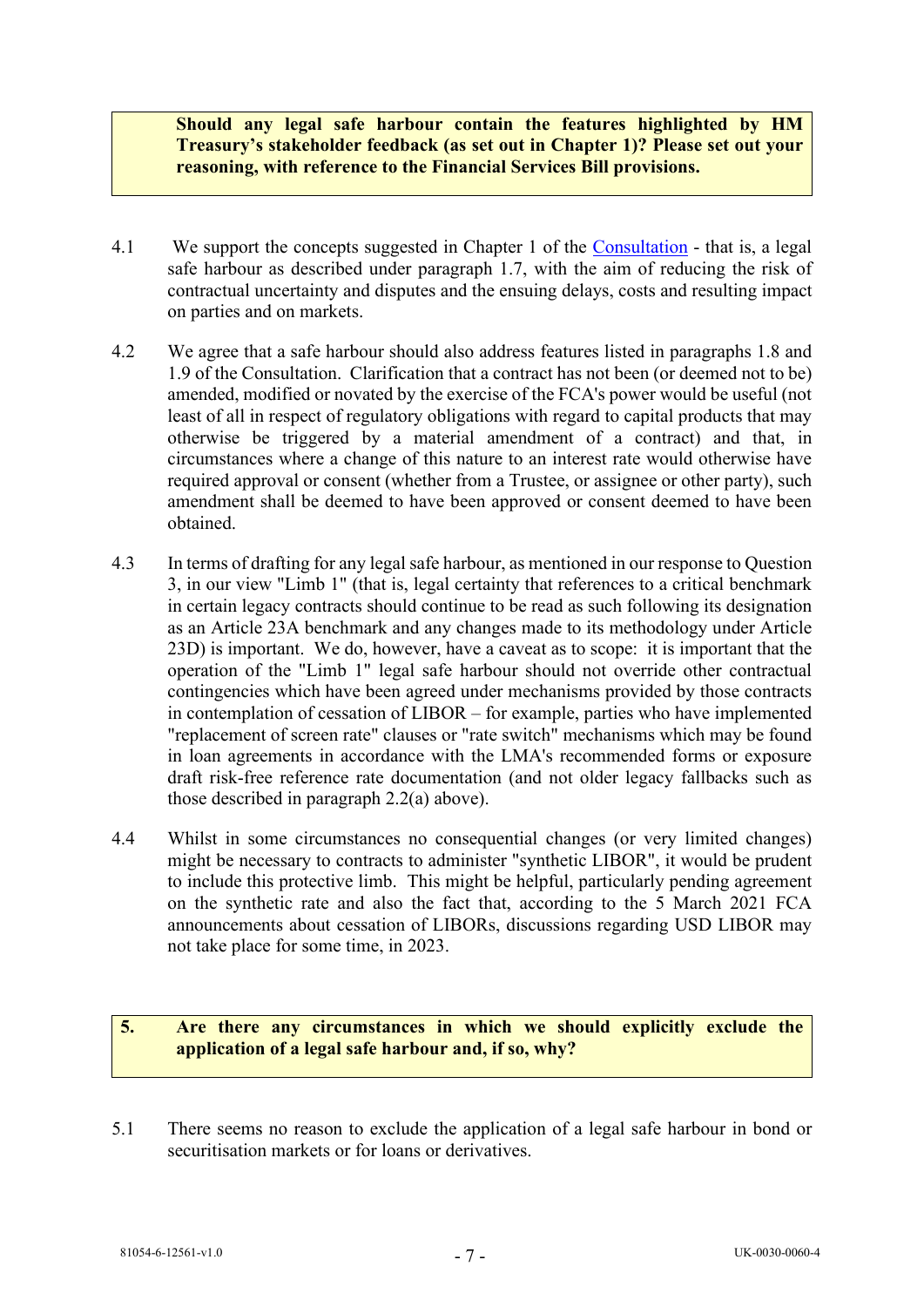5.2 In the context of bond and securitisation markets, it is important not to exclude transactions issued after the FCA announcement in July 2017 about LIBOR. Not all bonds issued after that date will have benchmark fallbacks deemed to be suitable.

### **6. Should a legal safe harbour only be required for contracts entered into before a benchmark is designated under Article 23A, and therefore any contracts entered in to after an Article 23A designation should not be in scope of safe harbour?**

- 6.1 The stated purpose behind this legislation is to deal with "tough legacy" pre-existing contracts which might otherwise be unable to transition. For contracts prepared after designation of a benchmark under 23A, the contractual continuity and "deeming" provisions would seem inappropriate– although it will be important to be mindful of any timing gap between operation of Article 23A and Article 23D
- 6.2 It may also be worth considering whether there might be parties (who are neither UK supervised entities nor fully aware of the impending LIBOR changes) who inadvertently roll over or extend existing contracts, without fully appreciating the implications and whether to make allowances in the scope "tough legacy" or of the safe harbour.

# **7. Should any legal safe harbour apply to third parties such as facility agents, trustees or parties to contracts ancillary/collateral to the main contract that reference or rely upon an Article 23A benchmark? If so, how?**

- 7.1 Yes. We understand the desire to limit the scope of any statutory safe harbour, but it will be vital that any legal safe harbour is broad enough to encompass and protect ancillary third parties and facility agents, trustees, agents or parties to contracts ancillary/collateral to the main contract and also to include any consumers or investors. Without such protection, there is a material risk of market disruption and litigation. If only certain parties are protected, the risk is that third parties will be targeted with claims.
- 7.2 In the bond markets, for example, use of "synthetic LIBOR" will impact not only the issuer and investors but, also, calculation agents, paying agents, trustees and other parties. Litigants may seek to challenge the widest group of parties possible in any legal action: a bond trustee, for example, for accepting the use of "synthetic LIBOR" in place of the fallback rate specified in the contract and for deviating from contractual provisions (for example, with bond "Type 1"or "Type 2" benchmark fallbacks, if within scope); a calculation agent and paying agent for determining or calculating amounts by reference to "synthetic LIBOR". Moreover, parties such as facility agents, agent banks or calculation agents will not have the ability to choose not to use the amended rate and so are potentially at risk of incurring liability simply by continuing to perform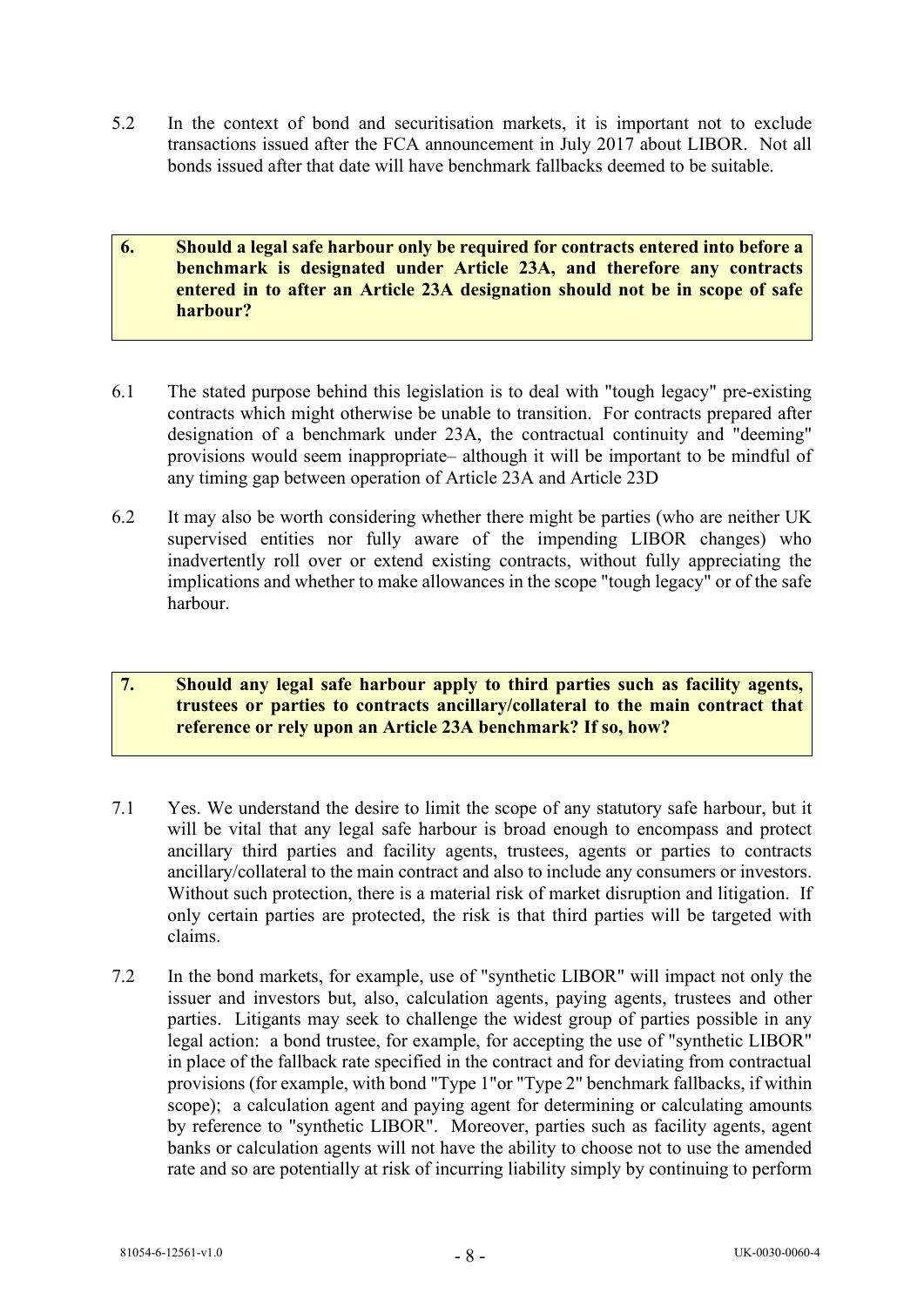their role under the contract in accordance with the amended terms. Clarity with regard to which products constitute "tough legacy" will also be important.

7.3 There may also be an element of discretion required with regard to consequential changes to documentation with respect to a modified Article 23A benchmark – even to the extent of adjusting screen references from which the rate is ascertained (if not Thomson Reuters LIBOR01, for example, in a contract which specifies that screen) timing for ascertaining the amount, different operational mechanics – even potentially a change in administrator. Such conforming changes are likely to be minimal but would need to be included in scope given current uncertainties about how "synthetic IBOR" might be formulated and any incidental impacts (such as screen rates, timing for publishing the rate, etc.). It would not be appropriate for those ancillary or other parties to be at risk for implementation.

**8. If you consider that a legal safe harbour is needed in order to mitigate risks identified in response to the questions in chapter 2:** 

**Do you have any comments on the jurisdictional issues set out above, or the proposed approach? In particular, can respondents provide any evidence of the volumes of LIBOR referencing contracts where the law of Scotland or Northern Ireland is the choice of law, that may benefit from safe harbour provisions?**

8.1 We are not able to comment fully. In international markets, bonds, loans and derivatives would typically be governed by English law, rather than by the laws of Scotland or Northern Ireland. In a securitisation context, though, it is also important to bear in mind that the governing law of underlying assets might be law of Scotland or Northern Ireland (such as, the governing law relating to any retail domestic mortgages in an asset pool). In addition, some, if not all, loan financings from banks based in Scotland or Northern Ireland to Scottish or Northern Irish corporates which referenced LIBOR may be governed by Scottish or Northern Irish law. It will also be important to consider any impact on any capital instruments issued by the Scottish or Northern Irish banks themselves, or, for example, the impact on any other entities, such as Scottish LLPs.

# **9. Should the scope of any legal safe harbour go beyond supervised entities making 'use' of an Article 23A benchmark in specified 'financial contracts', 'financial instruments', and 'investment funds' as defined in the BMR?**

9.1 Yes. We encourage you to extend the scope of any legal safe harbour beyond UK supervised entities making "use" of an Article 23A benchmark in specified "financial contracts", "financial instruments", and "investment funds" as defined in the UK BMR.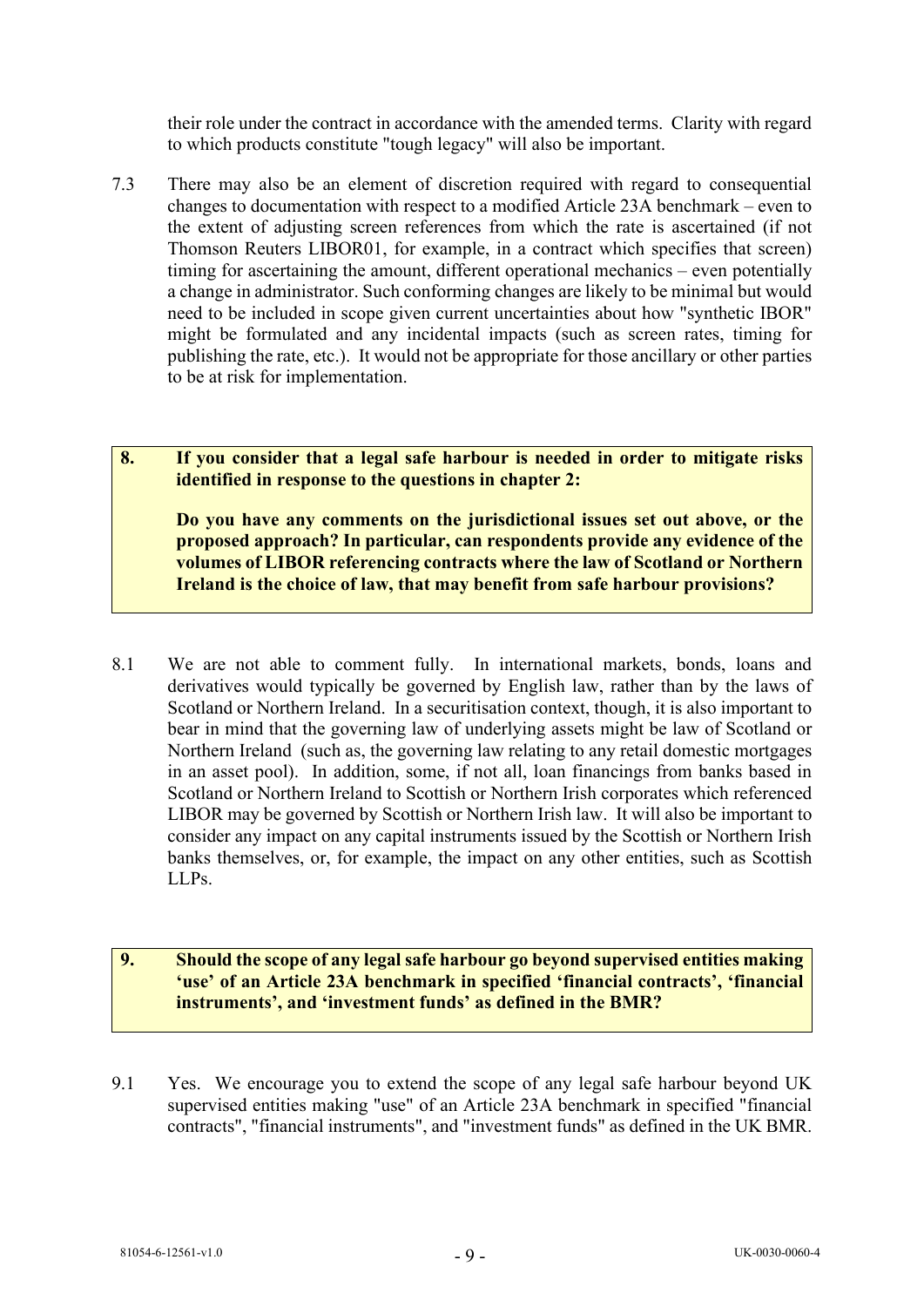- 9.2 For any situations outside that narrow UK BMR scope, all of the issues with contractual uncertainty noted in our earlier responses would remain; parties and products beyond the scope of the UK BMR "use" will also need clarity on whether "synthetic LIBOR" is or is not a continuation of existing LIBOR – especially if "synthetic LIBOR" is published using all of the same information services as are used for current LIBOR publication. The impact on any sectors outside the scope of the Article 23B prohibition will need careful consideration.
- 9.3 Aside from the existing uncertainty regarding the exact interpretation of these terms under the UK BMR, a narrow scope of the safe harbour might also lead to unforeseen disparities in the market. Consider, for example, a retail investor which holds two similar sterling LIBOR English law bonds which mature after the end of December 2021, one issued by a UK supervised entity and one issued by a non-supervised UK entity or by a non-UK entity. Alternatively, in the context of an English law syndicated loan transaction, the loan agreement will not be a "financial instrument" or a "financial contract" for the purpose of the UK BMR, and, even if it were, there may be lenders which are entities incorporated or regulated in any number of jurisdictions and a UK supervised entity is a lender alongside other entities (whether non-supervised UK entities or, alternatively, non-UK entities).

# **10. Should a legal safe harbour provide for situations where a contract describes the benchmark alongside, or instead of, the express name of the benchmark in question? If so, how? Please provide examples of contract wording to illustrate your response.**

Yes. Contracts, even for the same product, are not uniformly drafted. References to the LIBOR rate is likely to be drafted slightly differently in different bonds and contracts. To avoid excluding any residual legacy contracts (particularly older contracts), it would be prudent to provide for contracts with a description of the benchmark alongside, or instead of, the express name of the benchmark in question. We have not provided examples, here, in the interests of brevity but can do so if required.

**11. How would we best ensure, within any legal safe harbour provisions, that parties to contracts falling in scope of the safe harbour retain the freedom to move away from referencing or relying upon a benchmark that has been designated as an Article 23A benchmark to alternative appropriate arrangements, or to terminate the contract, provided they reach consensual agreement? In particular, how should safe harbour provisions interact with contractual fallbacks? Please provide examples of contractual wording where relevant. In your response please provide any further views on how safe harbour provisions should be designed or scoped in order to address the risks identified in responses to the questions in Chapter 2.**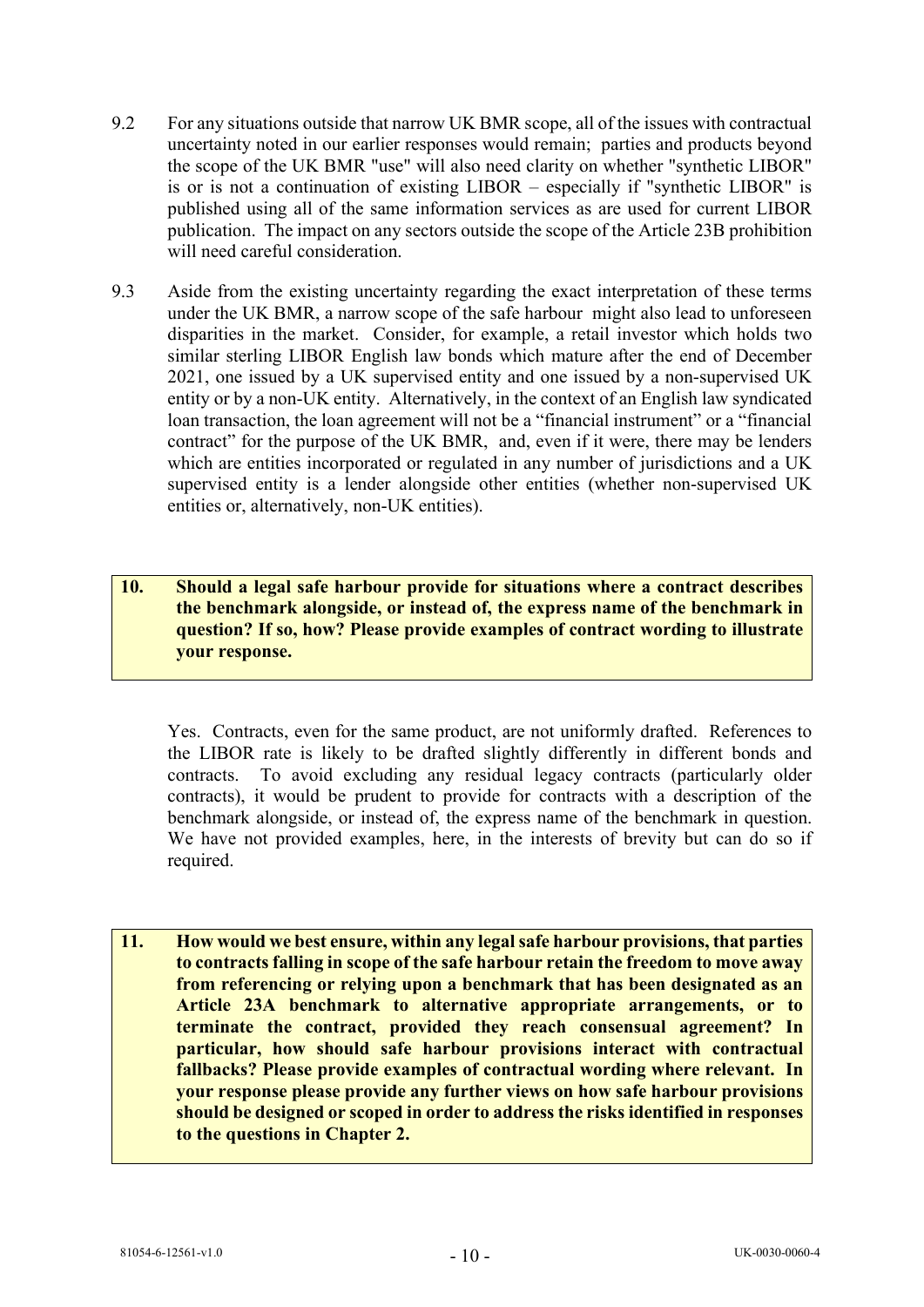- 11.1 In constructing the legal safe harbour, the proposals have had regard to the need not to interfere with contractual arrangements more than necessary to address the concerns about market disruption, legal uncertainty (with associated costs) and the effect on consumers. Even a contractual continuity provision such that references to LIBOR would be interpreted as being to synthetic LIBOR (with suitable legal protections) would not (and should not) override other contractual provisions aside from the specific LIBOR references or descriptions nor the ability to amend the rate in the future – either by contractual amendments in the case of loans, bonds or derivatives (if not addressed via protocols) or, in the case of consent solicitations in the case of bonds.
- 11.2 That said, we would reiterate the comment made in our response to Question 4 as to the necessary caution to be exercised before overriding a course of action or contingency mechanics agreed by parties in contemplation of cessation of LIBOR, to the extent that such contracts form part of "tough legacy".
- 11.3 We would also repeat the concerns raised in the response to Question 6 about being mindful of any possible delay between operation of Article 23A and Article 23D.
- **12. To what extent would a 'safe harbour', as described in previous chapters, mitigate the risk of litigation against the administrator? Are there still claims that could arise against the administrator of an Article 23A benchmark, and if so, how would they arise and what would they include?**

We are not responding to Question 12.

**13. Subject to the possibility of claims arising (as above), would it be appropriate to provide for legal protection for the administrator against specific legal claims or causes of action or liabilities? If so, how should these inform the design of any legal protections for the administrator? In your answer, please consider HM Treasury's position (as stated above) that any legal protections from litigation would apply when an administrator is acting under the direction of the FCA following the exercise of their powers in the BMR as amended by the Financial Services Bill and would not apply otherwise.**

We are not responding to Question 13.

**14. Are there specific legal claims or causes of action or liabilities that should be expressly carved out of any legal protections afforded to the administrator?**

We are not responding to Question 14.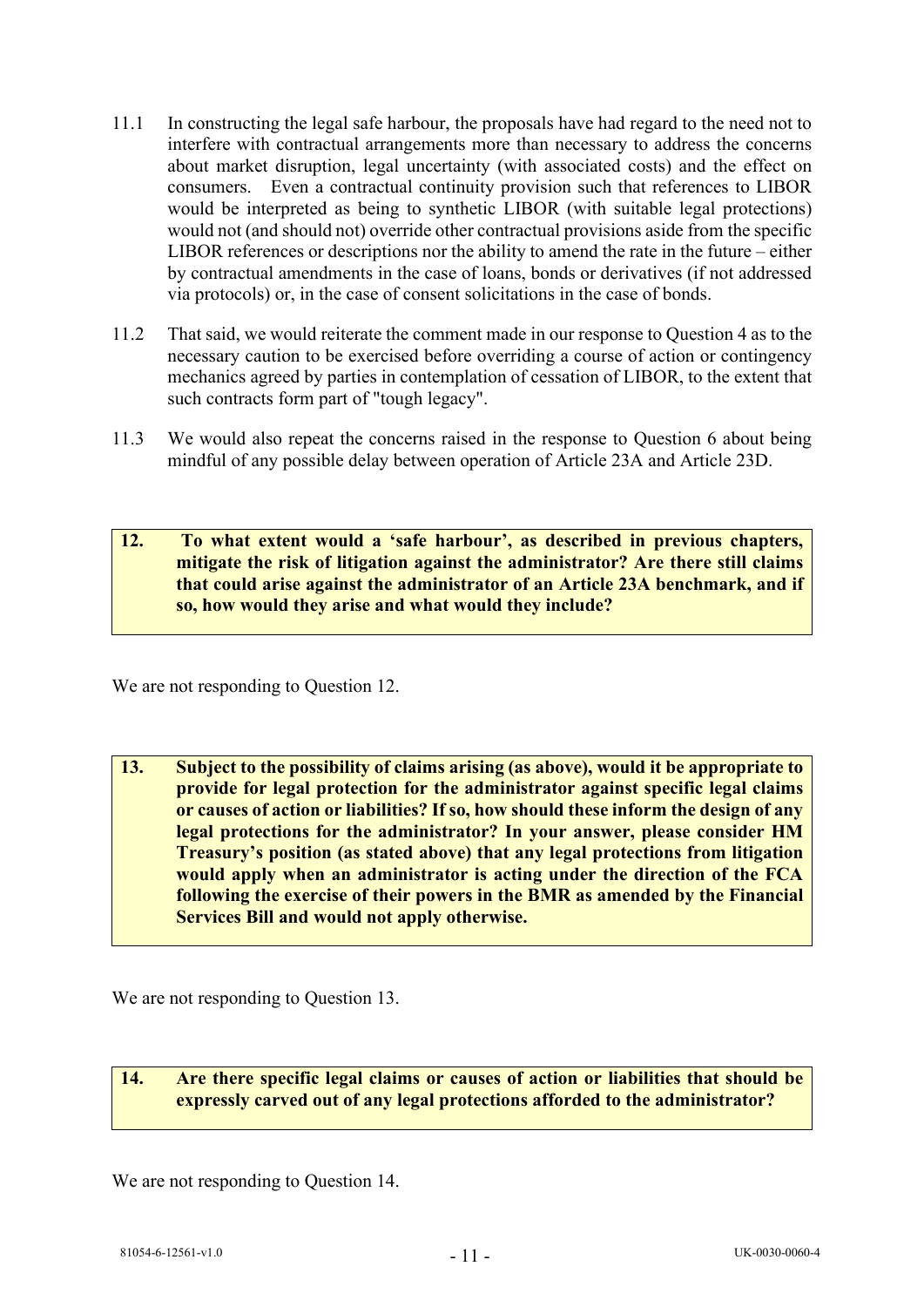We hope that you find our feedback constructive. If you would like to discuss any aspect, please do not hesitate to contact me by email at [charles.cochrane@cliffordchance.com](mailto:charles.cochrane@cliffordchance.com) or on 020 7006 1000.

Yours faithfully,

Charles Cochrane

**Chair, CLLS Financial Law Committee Working Group on LIBOR**